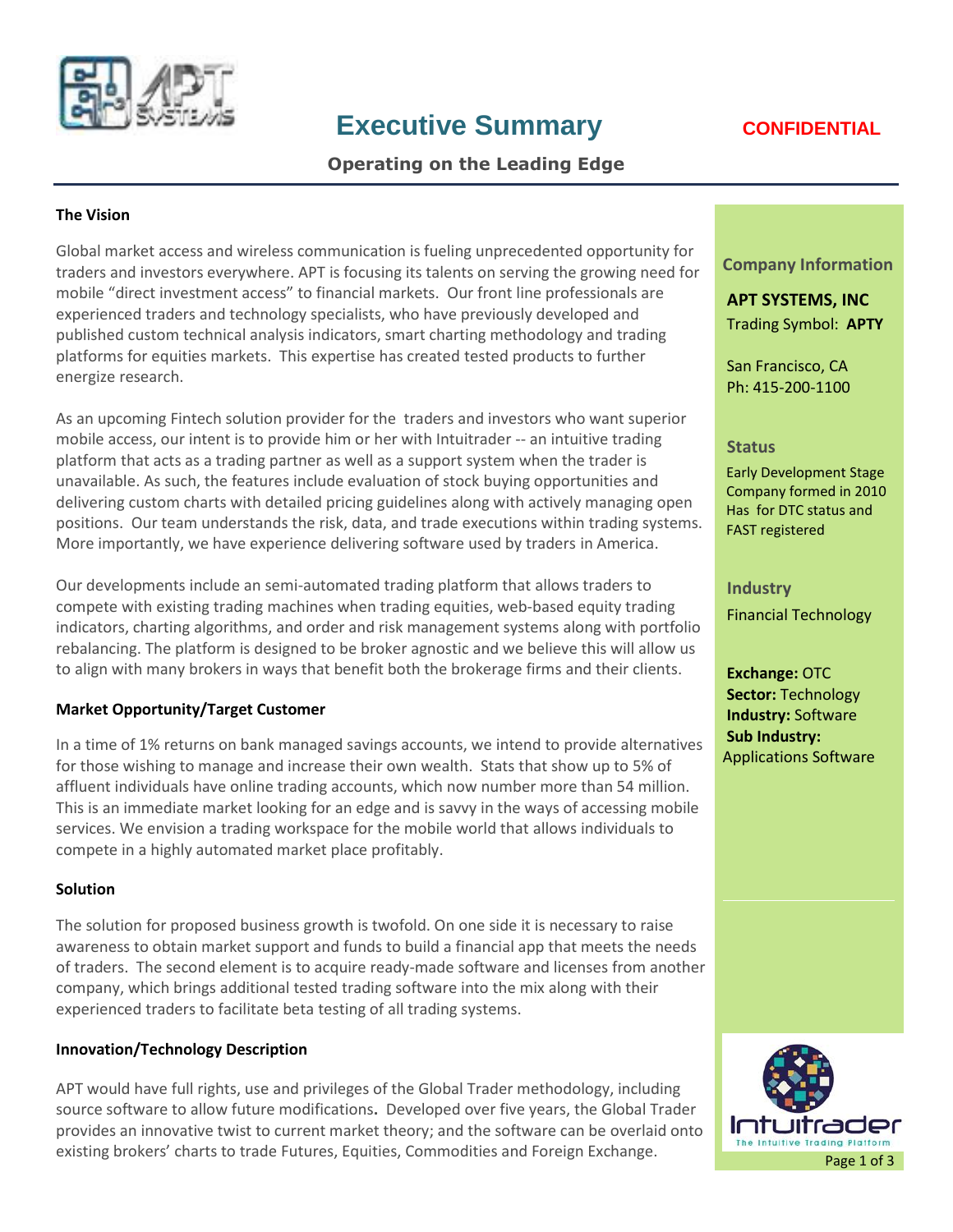#### Executive Summary

...

In addition to any acquisitions, the Company has access to the proprietary software and algorithms developed personally by the CEO. These products and platforms can and will be rewritten into a language compatible with the mobile world.

#### **Proprietary Advantages / Sustainable Competitive Advantage**

Before certain trading technology is exposed to third parties or consumers, counsel will ensure that all aspects of the technology will be trademarked and copyrighted as allowed for by laws in North America, Europe and Asia. The intent is to further develop hybrid software that embraces the advantages of both systems for use on computers and hand held devices.

With your support today, we plan to become your go-to platform for analyzing and trading stocks tomorrow.



# **Our Intuitive Trading Platform offers complete Trader Support**

#### **Competition**

Recently, a number of financial platforms have been launched and we are competing for the same clients who are interested in taking charge of their own investments. This includes companies like Betterment, Wealth Front, Robin Hood, Motif Investing, and Mint. We differentiate ourselves because we want to create tools where as these companies are more involved in the making investment decisions for their customers or acting as their broker. If these firms do a good job with basic education, their clients would likely graduate to our platform. There are firms that are in direct competition in that they provide tools for picking stocks and platforms but not all of them have moved to a mobile format (See Page 4).



Operating on the Leading Edge<sup>•1</sup>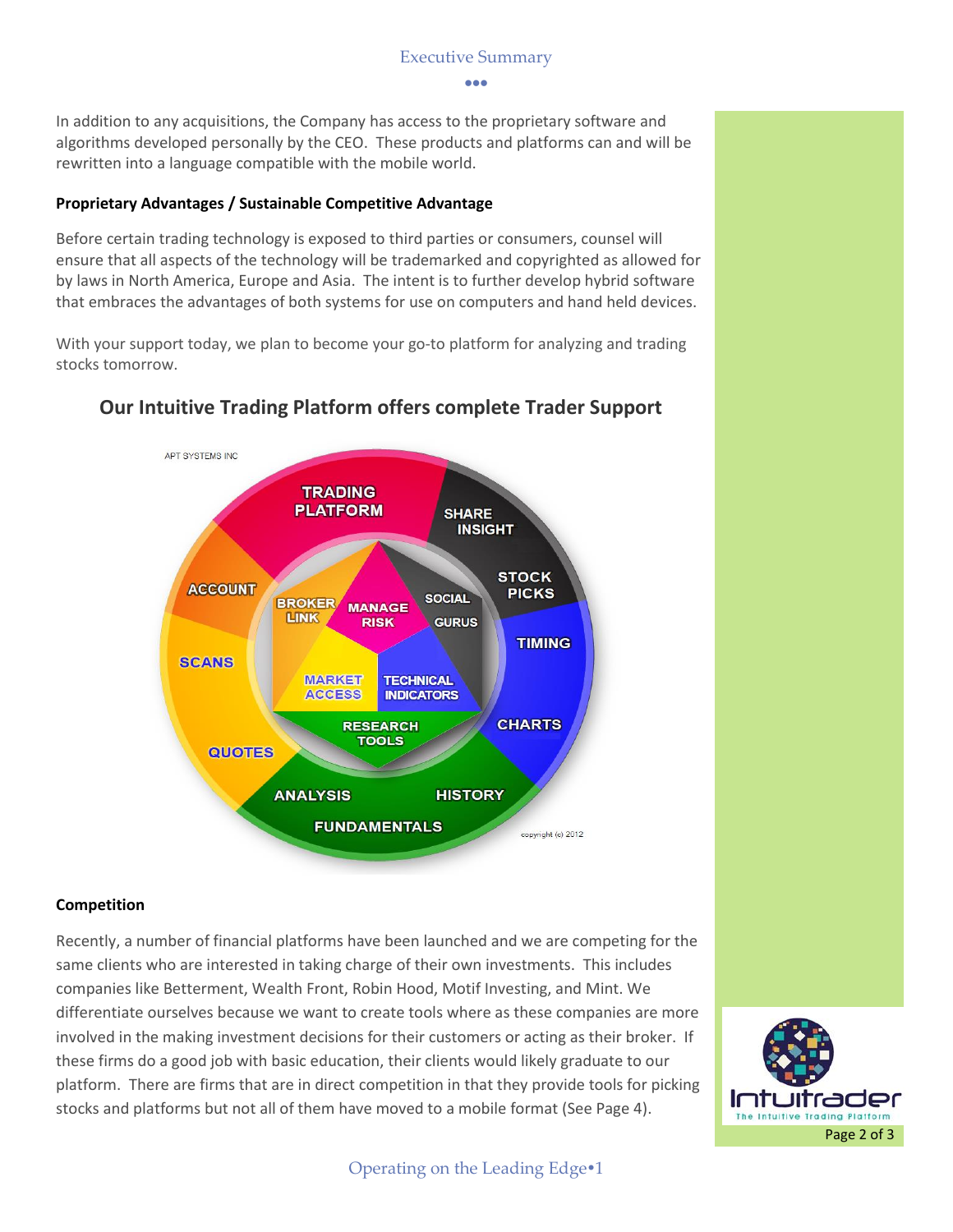---

# **About APT Systems Inc.**

Management of APT Systems works to deliver stock trading tools with focus on handheld devices while also strategically acquiring other compatible financial businesses which demonstrate strong growth potential stemming from a solid business plan. We remain committed to delivering superior stock trading methodology that attains consistent returns while limiting risk trading exposure.

**This confidential document may contain certain forward looking statements and is not to be construed as an offer to sell securities nor the guarantee of any future performance.**

**Our Leading Innovation is shaping the Future of Trading**

**Contact Information:** Glenda Dowie President and CEO [Glenda@aptsystemsinc.com](mailto:Glenda@aptsystemsinc.com)

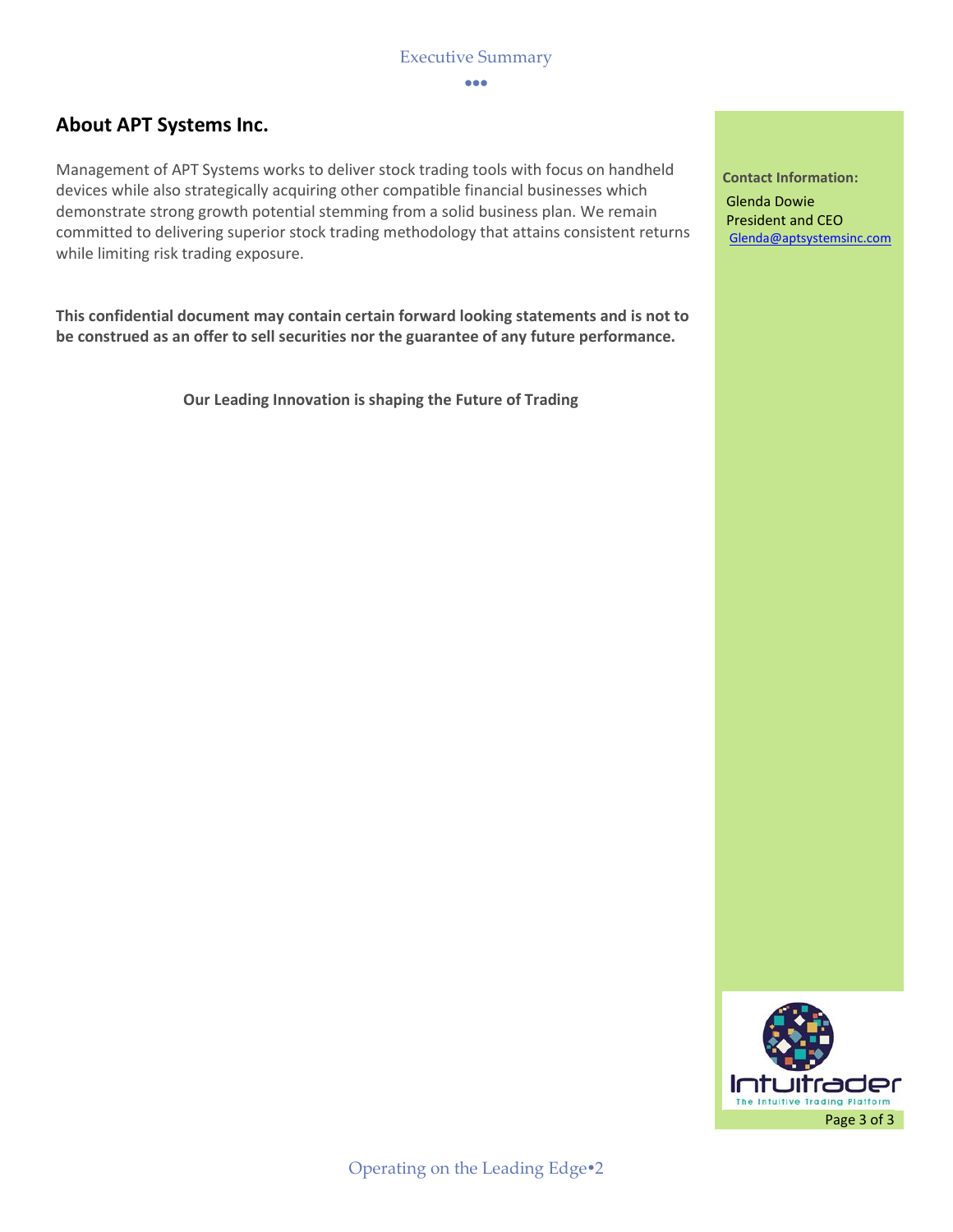# Executive Summary

#### $\bullet\bullet\bullet$

|  | <b>Pricing &amp;</b><br><b>Software</b>       |                  | MetaStock TradeStation esignal TC2000 QUANTSHARE MARKET NINJATRADER PROFITSOURCE ChartSmart VectorVest |                  |                  |                  |                                 |                  |                        |                   |                |
|--|-----------------------------------------------|------------------|--------------------------------------------------------------------------------------------------------|------------------|------------------|------------------|---------------------------------|------------------|------------------------|-------------------|----------------|
|  | Monthly End of<br>Day                         | \$24             | \$249 or free<br>for brokerage<br>clients                                                              | \$37.95          | \$29.99          | N/A              | $$1650 + $49$<br>per month      | <b>FREE</b>      | N/A                    | \$43              | \$59           |
|  | <b>Monthly Real</b><br>Time                   | \$99             | \$299 or free<br>for brokerage<br>clients                                                              | \$120/td>        | \$89             | N/A              | N/A                             | \$50             | \$1295                 | N/A               | \$129          |
|  | Software Only<br>Fee                          | \$449            | N/A                                                                                                    | N/A              | N/A              | \$245            | N/A                             | \$995            | N/A                    | N/A               | N/A            |
|  | Customizable<br>Data Feeds                    |                  |                                                                                                        |                  |                  | $\checkmark$     | IQFeed.<br>GFT, MT4             | √                |                        |                   |                |
|  | Customer<br>Service &<br>Education            | <b>Excellent</b> | <b>Excellent</b>                                                                                       | <b>Excellent</b> | <b>Excellent</b> | <b>Excellent</b> | <b>Excellent</b>                | ОК               | <b>AUS</b><br>TimeZone | <b>Email Only</b> | ОК             |
|  | PC                                            | $\checkmark$     | $\checkmark$                                                                                           | $\checkmark$     | √                | $\checkmark$     | $\checkmark$                    | $\checkmark$     | $\checkmark$           | $\checkmark$      | $\checkmark$   |
|  | For MAC                                       |                  |                                                                                                        | √                | √                |                  |                                 |                  |                        |                   |                |
|  | <b>Tablets</b>                                |                  |                                                                                                        | $\checkmark$     | √                |                  | <b>Touch</b><br>Enabled<br>PC's |                  |                        |                   |                |
|  | <b>SmartPhones</b>                            |                  | √                                                                                                      | √                | √                |                  |                                 |                  |                        |                   |                |
|  | Market Data<br>Coverage                       | Global           | Global                                                                                                 | Global           | US/Canada        | Global           | Global                          | Global           | Global                 | US/Canada         | <b>US</b>      |
|  | Data Speed                                    | <b>Excellent</b> | <b>Excellent</b>                                                                                       | <b>Excellent</b> | Good             | Good             | <b>Excellent</b>                | <b>Excellent</b> | OK                     | OK                | ОК             |
|  | <b>Stocks</b>                                 | √                | √                                                                                                      | √                | √                | √                | √                               | √                | √                      | $\checkmark$      | $\checkmark$   |
|  | <b>ETF</b>                                    | √                | √                                                                                                      | √                | √                | √                | √                               | √                | √                      | √                 | √              |
|  | <b>Mutual Funds</b>                           | √                | √                                                                                                      | √                | √                | $\checkmark$     | √                               | $\checkmark$     | √                      |                   | $\checkmark$   |
|  | Options                                       | √                | √                                                                                                      | √                | √                | √                | √                               | √                | √                      | √                 |                |
|  | <b>Futures</b>                                | √                | $\checkmark$                                                                                           | $\checkmark$     |                  | $\checkmark$     | $\checkmark$                    | $\checkmark$     | $\checkmark$           |                   |                |
|  | Forex                                         | √                | √                                                                                                      | √                | √                | √                | √                               | √                | √                      |                   |                |
|  | <b>Bonds</b>                                  | $\checkmark$     |                                                                                                        | √                |                  | $\checkmark$     | $\checkmark$                    |                  |                        |                   |                |
|  | Pricing &<br><b>Software</b><br><b>Score</b>  | 10               | 9                                                                                                      | 10               | 8                | 9                | 9                               | 8                | $\overline{2}$         | 5                 | 4              |
|  | Trade<br><b>Management</b>                    |                  | MetaStock TradeStation esignal TC2000 QUANTSHARE MARKET NINJATRADER PROFITSOURCE ChartSmart VectorVest |                  |                  |                  |                                 |                  |                        |                   |                |
|  | <b>Broker</b><br>Integration<br><b>Stocks</b> | √                | √                                                                                                      | √                | √                | √                |                                 | $\checkmark$     |                        |                   |                |
|  | <b>Broker</b><br>Integration<br>Options       |                  | $\checkmark$                                                                                           | $\checkmark$     |                  |                  |                                 | $\checkmark$     | $\checkmark$           |                   |                |
|  | <b>Place Trades</b><br>from Charts            |                  | ✓                                                                                                      | √                | √                | √                | √                               | √                | √                      |                   |                |
|  | <b>Live Position</b><br>P&L                   |                  | ✓                                                                                                      | $\checkmark$     | $\checkmark$     | $\checkmark$     | $\checkmark$                    | $\checkmark$     | $\checkmark$           |                   |                |
|  | P&L Analysis                                  |                  | √                                                                                                      | √                | √                |                  |                                 | √                | √                      |                   | √              |
|  | Automated<br>Trading                          |                  | √                                                                                                      |                  |                  | $\checkmark$     |                                 | √                |                        |                   |                |
|  | Trade<br><b>Management</b><br>Coord           | 4                | 10                                                                                                     | 10               | 7                | 6                | 3                               | 10               | 8                      | $\bullet$         | $\overline{2}$ |

Note: We believe the mobile market is under served as demonstrated above. Our software will perform well on computers and will set a new standard for apps both visually and how it interacts with the user. Currently, developers are recreating a direct translation of the computer view and it needs to be a richer experience.